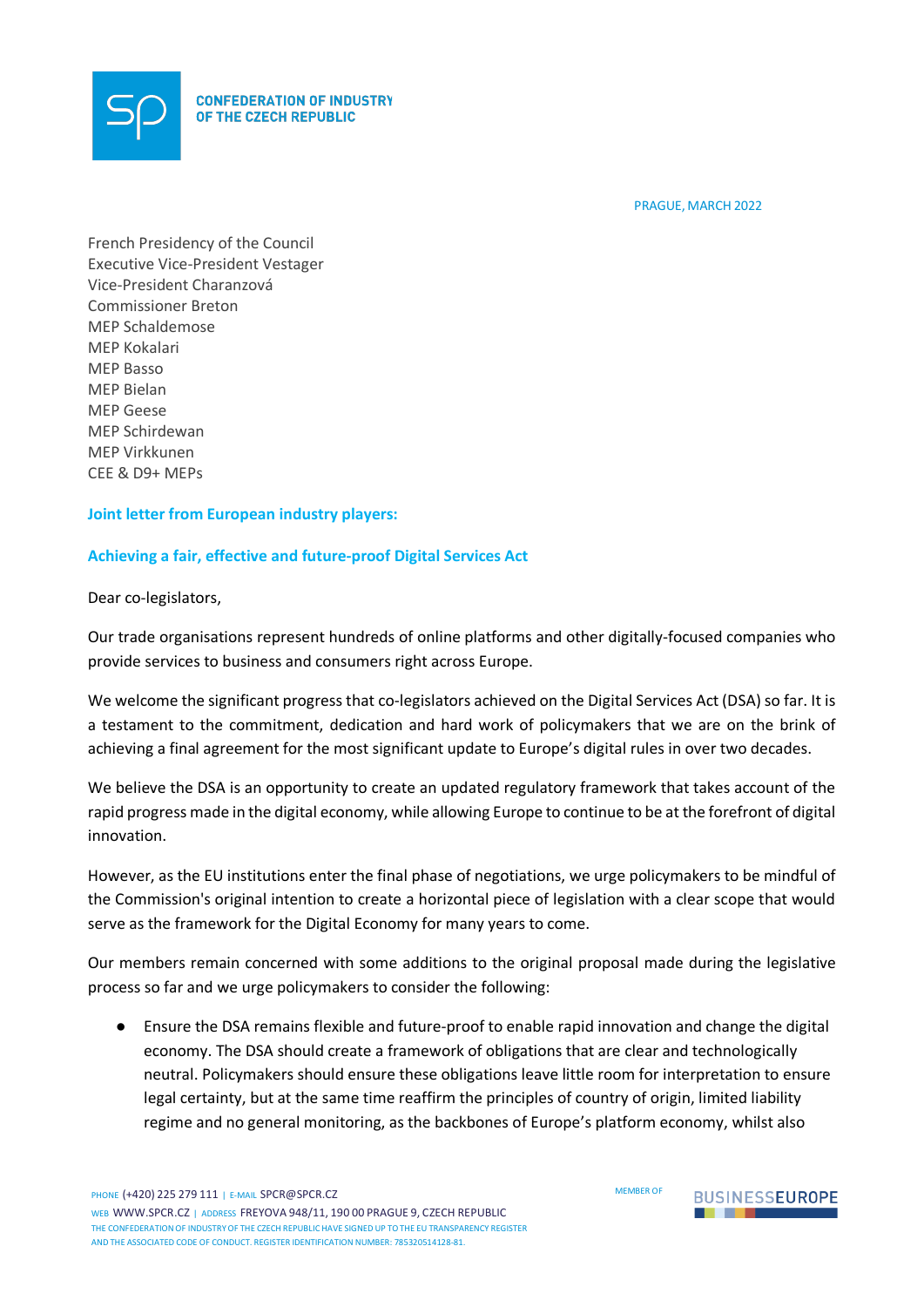providing greater legal clarity in support of platforms looking to go above and beyond to ensure the safety of their users via proactive actions.

- Strike a balance between consumer protection and innovation. Certain user redress requirements would leave users flooded with notifications and make content moderation unscalable and prone to abuse.
- Similarly, refrain from stifling online marketplaces and impact the ability of European SMEs to benefit from these services. Online marketplaces shall only be liable for what they can reasonably verify.
- Protect the data of businesses and users and ensure that the final DSA is aligned with the large body of existing EU law such as the GDPR and e-Evidence Package. Including safeguards for access to user data by competent authorities and researchers remains necessary.
- Maintain the horizontal character of the DSA by addressing some issues, such as political advertising and product safety, with a more appropriate, vertical legislation.
- Consider the special nature of online search engines. Their classification, and the due diligence obligations to which they may be subject, should be carefully tailored to ensure that information quality in Europe is not upended and rights to receive and impart information are effectively protected.
- Recognise the value of targeted advertising. For companies and entrepreneurs, especially SMEs, the ability to effectively reach existing and new consumers and stimulate further growth is essential. Moreover, targeted advertising holds benefits for a much broader group of stakeholders, including consumers.
- Finally, we would caution policymakers against expanding provisions applicable to consumer platforms to all types of intermediaries and hosting services, which could negatively impact Europe's ability to build strong capabilities in areas such as cloud computing.

We believe that by acting on these considerations during negotiations, policymakers can achieve a fair, workable and effective compromise on the DSA that will secure a vibrant and innovative digital economy for Europe for decades to come.





**Computer & Communicat Industry Association Tech Advocacy Since 1972**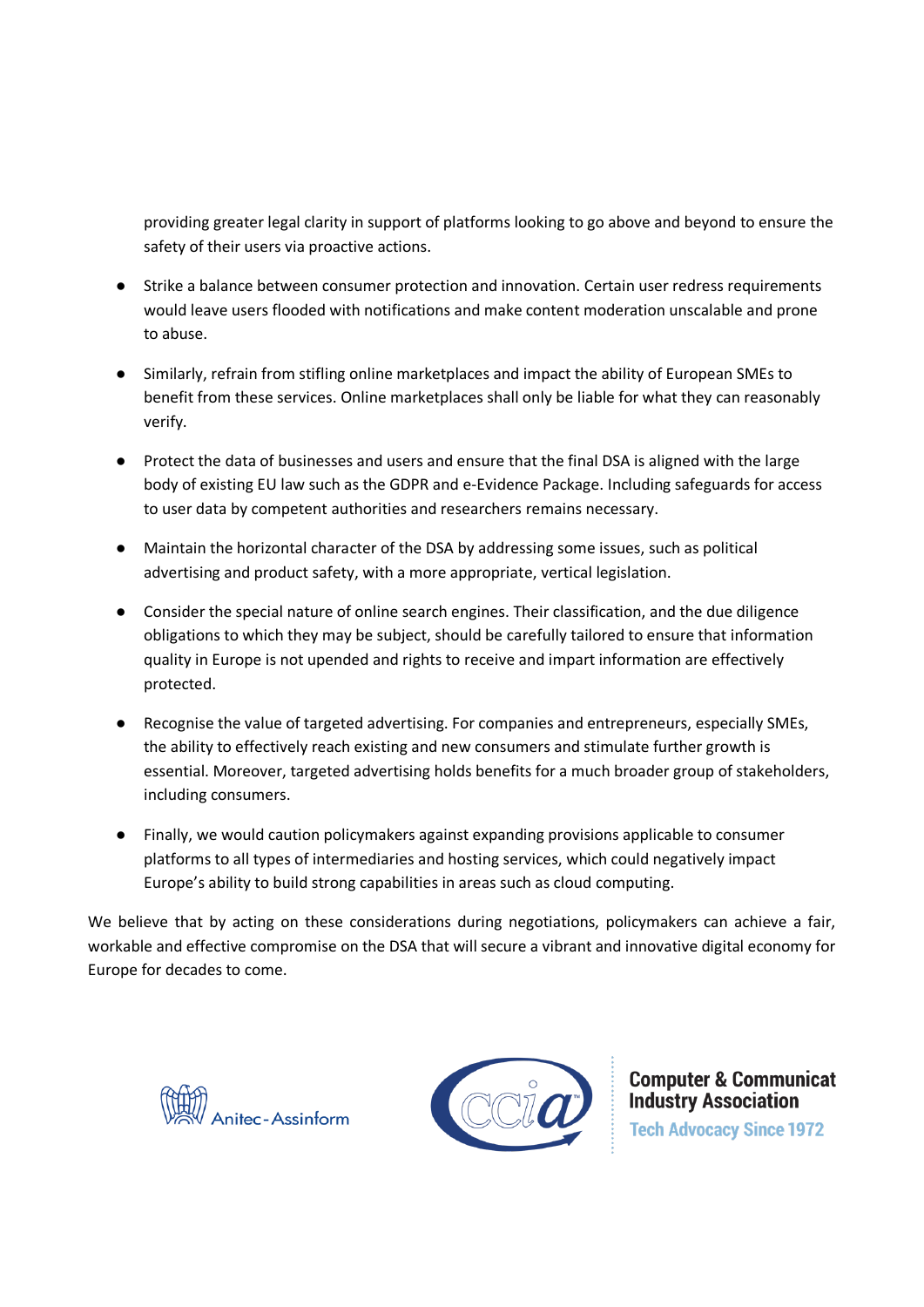